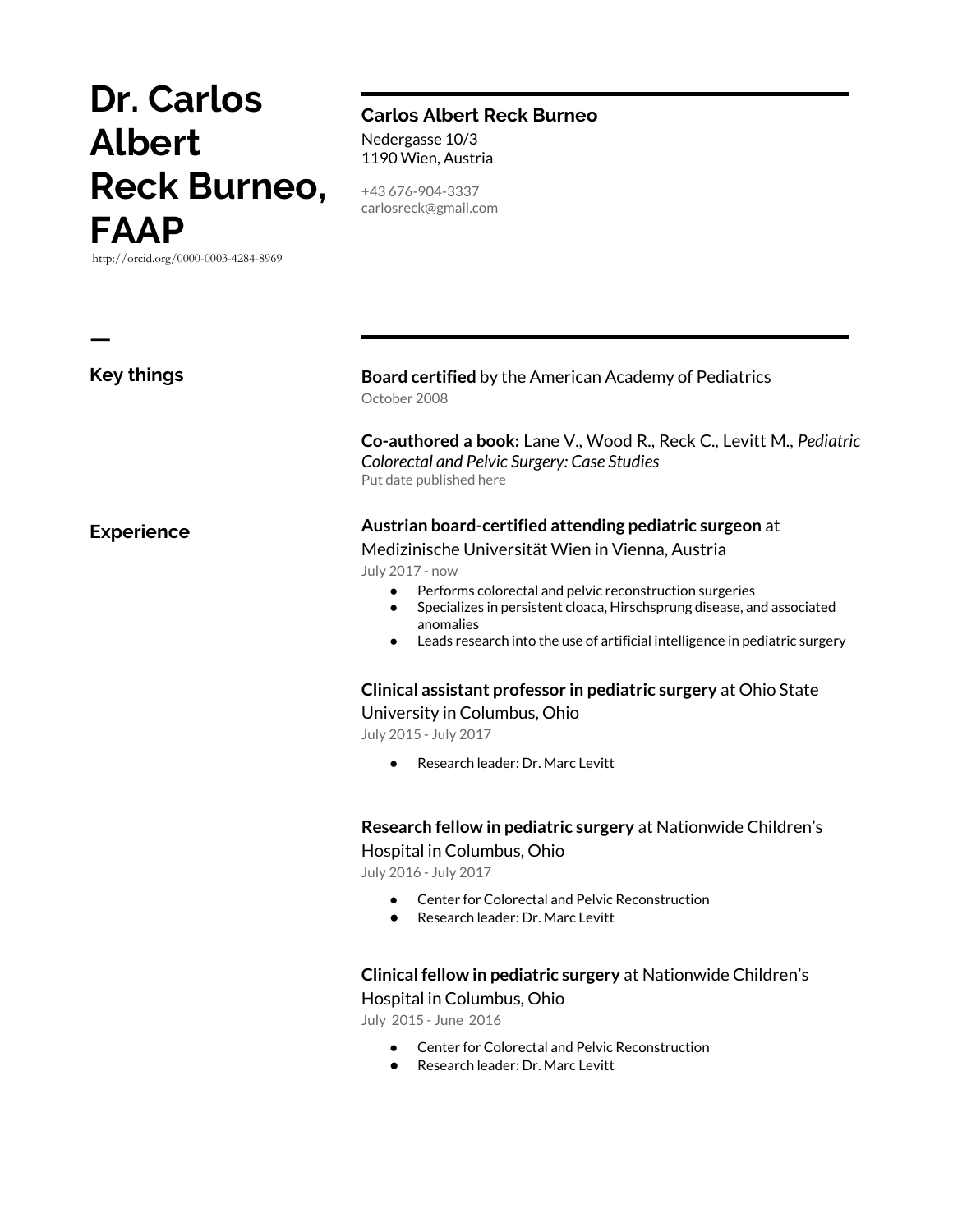#### **Categorical pediatric surgery resident** at Medizinische Universität

Wien in Vienna, Austria

October 2008 - June 2015

● Curriculum: Austrian College of Medicine

#### **General pediatrics resident** at Beth Israel Medical Center in New York City

July 2005 - July 2008

● Finished with the Joseph R. Bongiorno Award for compassion, professionalism, and scholarship

#### **Emergency room staff physician** at Hospital Voz Andes in Quito, Ecuador

June 2004 - August 2004

● Tertiary training hospital

#### **Rural doctor practicing** out of the Centro Materno Infantil in Echeandía, Ecuador

April 2003 - April 2004

● Primary care facility

### **Education**

**ㅡ**

**Doctor in Medicine and Surgery** at Universidad San Francisco de Quito in Quito, Ecuador

September 1996 - February 2003

- Finished as class's best student
- **Finished Cum Laude**
- Earned special mentions and honors in all internship rotations

**ㅡ**

**Committees** 2016 Pediatric Colorectal and Pelvic Reconstruction Conference, Nationwide Children's Hospital, Columbus, OH, USA

■ Faculty and organizing committee

2015 Pediatric Colorectal and Pelvic Reconstruction Conference, Nationwide Children's Hospital, Columbus, OH, USA

■ Faculty and organizing committee

PESPOS 2013- The neurogenic bladder – a current clinical and surgical update (http://www.pespos.org )

■ Founder and Organizing chairman

PESPOS 2012- Cystic lung malformations and congenital diaphragmatic hernia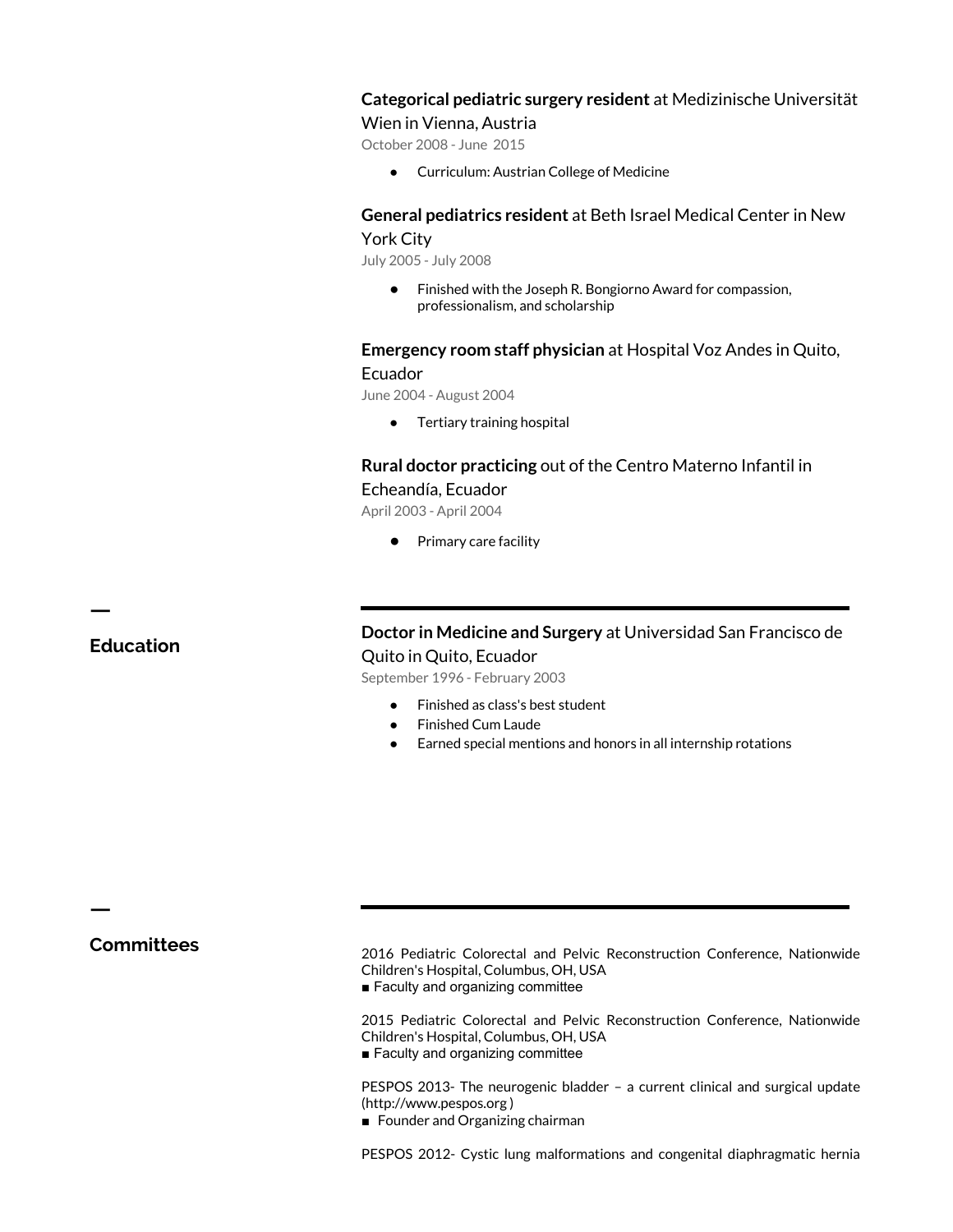(http://www.pespos.org ) ■ Founder and Organizing chairman

PESPOS 2011- Intestinal failure in Children – a current clinical and surgical update (http://www.pespos.org )

■ Founder and Organizing chairman

Department of Pediatric Surgery Medical University of Vienna ■ Congress coordinator (Obergurgl Seminars in Pediatric Surgery 2010, 2011, 2012)

Founder and chair of the Non Profit Organization:

**"Helping Hands for Anorectal Malformations"**- Vienna- Austria during my residency. ( http://www.analatresie.at )

We help cover the deficit in pediatric surgeons in Honduras by operating children in the public hospital waiting list, while teaching local surgeons the techniques of Colorectal Surgery.

**ㅡ**

**ㅡ**

**Entrepreneurship**

**Publications** Carlos A. Reck, Alejandra Vilanova-Sanchez, Alexander J. Dingemand, Alessandra Gasior, Victoria Lane, Jennifer Cooper, Marc A. Levitt, Richard J. Wood. *The impact of a manuscript vs. a video on a surgeon's confidence in performing a difficult procedure*. [InPress JPS]

> Reck C, Gasior A, Lane V, Skerritt C, Wagner A. Wood RJ, Levitt MA. *Primary or redo PSARP without a stoma: To feed or not to feed?* . [InPress JPS]

> Reck C, Lane V, Nash O, Gasior A, Wood R, Rollins M, Levitt MA. A structured bowel management program for patients with functional constipation can help decrease emergency department visits, hospital admissions, and healthcare costs. [InPress JPS]

Carlos Reck, Victoria Lane, Alessandra Gasior, Gregory Bates, Mark Hogan,Richard Wood, Marc Levitt. *The use of rotational fluoroscopy and 3-D reconstruction in the diagnosis and surgical planning for complex cloacal malformations*. [InPress JPS]

Reck-Burneo CA, Wood R., Levitt M. *A Retrospective Cohort Study of Total Colonic Aganglionosis: Is the Appendix a Reliable Diagnostic Tool?*. Journal of Neonatal Surgery, [S.l.], v. 6, n. 1, p. 25, dec. 2016. ISSN 2226-0439.

Lane V, Skerritt C, Wood RJ, Reck CA, Hewitt G, McCracken K., Jayanthi V., Dajusta D., Ching C., Deans K., Minneci P., Levitt MA. *A standardized approach for the assessment and treatment of internationally adopted children with a previously repaired anorectal malformation (ARM).* Journal of Pediatric Surgery [In Press]

Gasior A, Brisighelli G, Reck C, Lane, V, Wood R, Diefenbach K, Levitt MA. *Surgical Management of Functional Constipation: Preliminary Report of a New Approach Using a Laparoscopic Sigmoid Resection Combined with a Malone Appendicostomy.* European Journal of Pediatric Surgery [In Press].

Reck-Burneo CA, Parekh A, Velcek FT. *Is octreotide a risk factor in necrotizing enterocolitis?* J Pediatr Surg 2008;43:1209–10.

Reck, C. A., M. Pones, and E. Horcher. *"Esophageal replacement in children and its long-term consequences."* European Surgery 44.4 (2012): 208-211.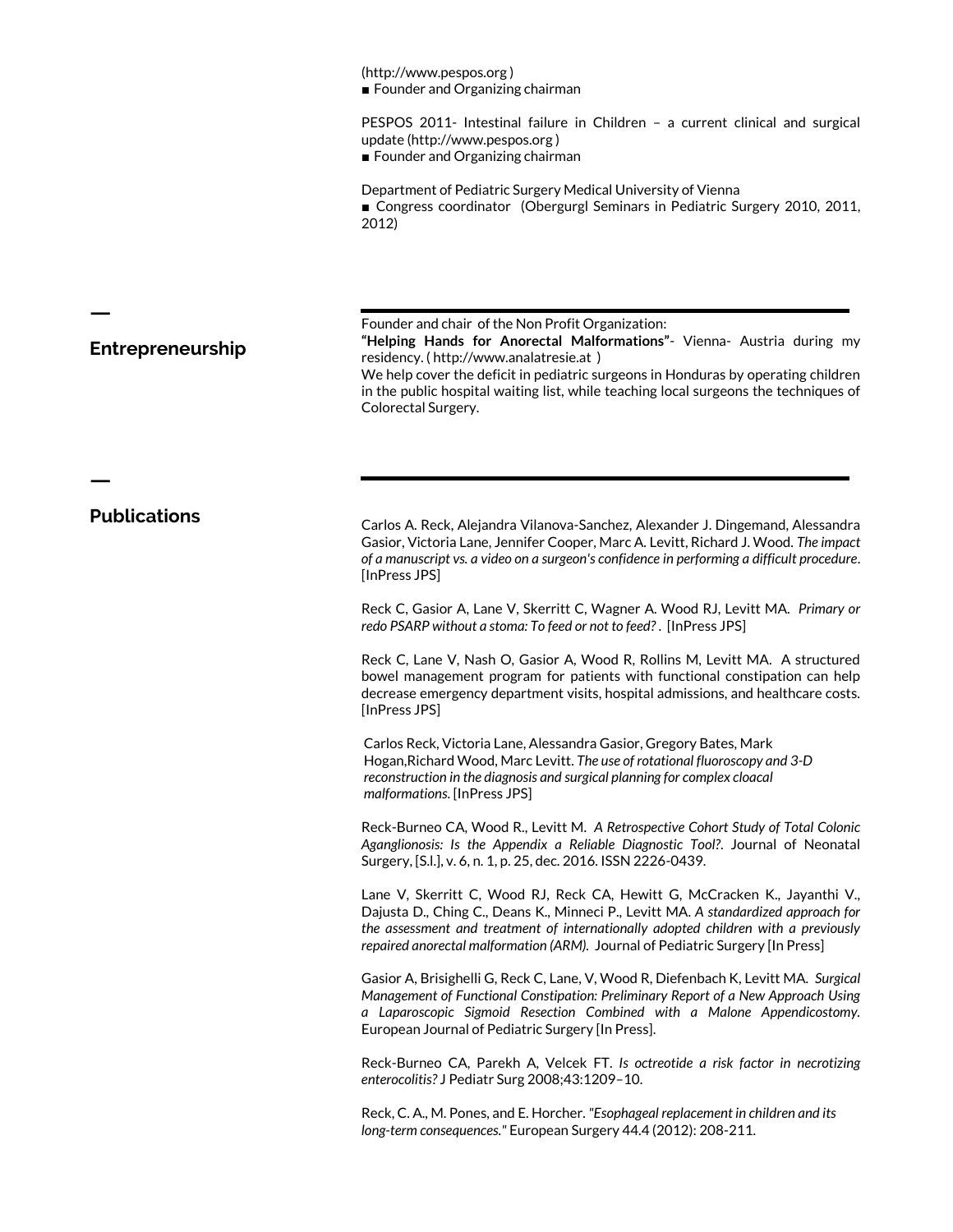Reck-Burneo CA, Villanueva J, Velcek FT. *Vaginal müllerian papilloma: an unusual cause of vaginal bleeding in a toddler.* J Pediatr Adolesc Gynecol 2009;22:e124–6.

Reck CA, Horcher E. *Cystic lung malformations*. Pädiatrie Jul 2010. Official Journal of the Austrian Society of Pediatrics)

Smitt B., Buscher K., Reck C., Ringe J., Kaps C., Sittinger M. *Pluripotence of human mesenchymal stem cells.* Tissue Engineering. 2001, Nov; 7(5):669.

Briones K., Reck CA., de la Cerda P., Briones M., Romero A., Esquina A.,Grunauer M., *Non-Invasive Mechanical Ventilation In Cancer Patients* (Spanish), Revista Iberoamericana de Ventilación Mecánica No Invasiva, 03 / 2003 , Volume: 1, Pages: 35- 41

Springer, A, Reck, C. A., Hoermann, M., Messerschmidt, A., Horcher, E., & Rebhandl, W. (2010). *Gastric pneumatosis in necrotizing enterocolitis.* Klinische Pädiatrie, 222(4), 273.

Springer A, Reck CA, Fartacek R, Horcher E., *Appendix vermiformis as a left pyeloureteral substitute in a 6-month-old girl with solitary kidney.* Afr J Paediatr Surg. 2011 May-Aug;8(2):218-20.

Springer A, Fartacek R, Reck CA, Horcher E, Bettelheim D. *Major complication after intrauterine vesico-amniotic shunting.* Afr J Paediatr Surg 2010;7:200–2.

Springer A, Kidger E, Krois W, Fengler D, Reck CA, Horcher E. *Decision making among different treatment options for neurologically impaired boys with undescended testis: a multinational pediatric survey.* J Pediatr Urol 2013;9:42–5.

Kalu ON, Al-Khoury G, Reck CA, Velcek F. *Submucosal hematoma presenting as small bowel obturator obstruction in a patient on low-molecular-weight heparin.* J Pediatr Surg 2008;43:1569–71.

Springer A, Reck CA, Huber C, Horcher E. *Online hypospadias support group data analysis.* J Pediatr Surg 2011;46:520–4.

Springer A, Huber C, Reck CA, Fengler D, Horcher E. *Delayed referral despite appropriate knowledge in cryptorchidism as a cause of delayed orchidopexies in Austria.* Klin Padiatr 2010;222:248–51.

Tonnhofer U, Balassy C, Reck CA, Koller A, Horcher E. *Neuroendocrine tumor of the common hepatic duct, mimicking a choledochal cyst in a 6-year-old child.* J Pediatr Surg 2009;44:E23–5.

38th International Symposium of Pediatric Surgery. Obergurgl, April 19–22, 2009. Guest Editors: E. Horcher, W. Rebhandl and C. A. Reck (Vienna)

39th International Symposium of Pediatric Surgery Obergurgl, April 18–20, 2010 Guest Editors: E. Horcher, C. A. Reck and A. Wenderlich (Vienna)

Hubertus J, Hirsch W, Burkhardt U, Körholz D, Reck CA, Tröbs RB. The efficacy of cervical mediastinotomy in children. J Indian Assoc Pediatr Surg 2007;12:125.

Kalu, O. N., Al-Khoury, G., Reck, C. A., & Velcek, F. (2008). Submucosal hematoma presenting as small bowel obturator obstruction in a patient on low-molecularweight heparin. Journal of pediatric surgery, 43(8), 1569-71.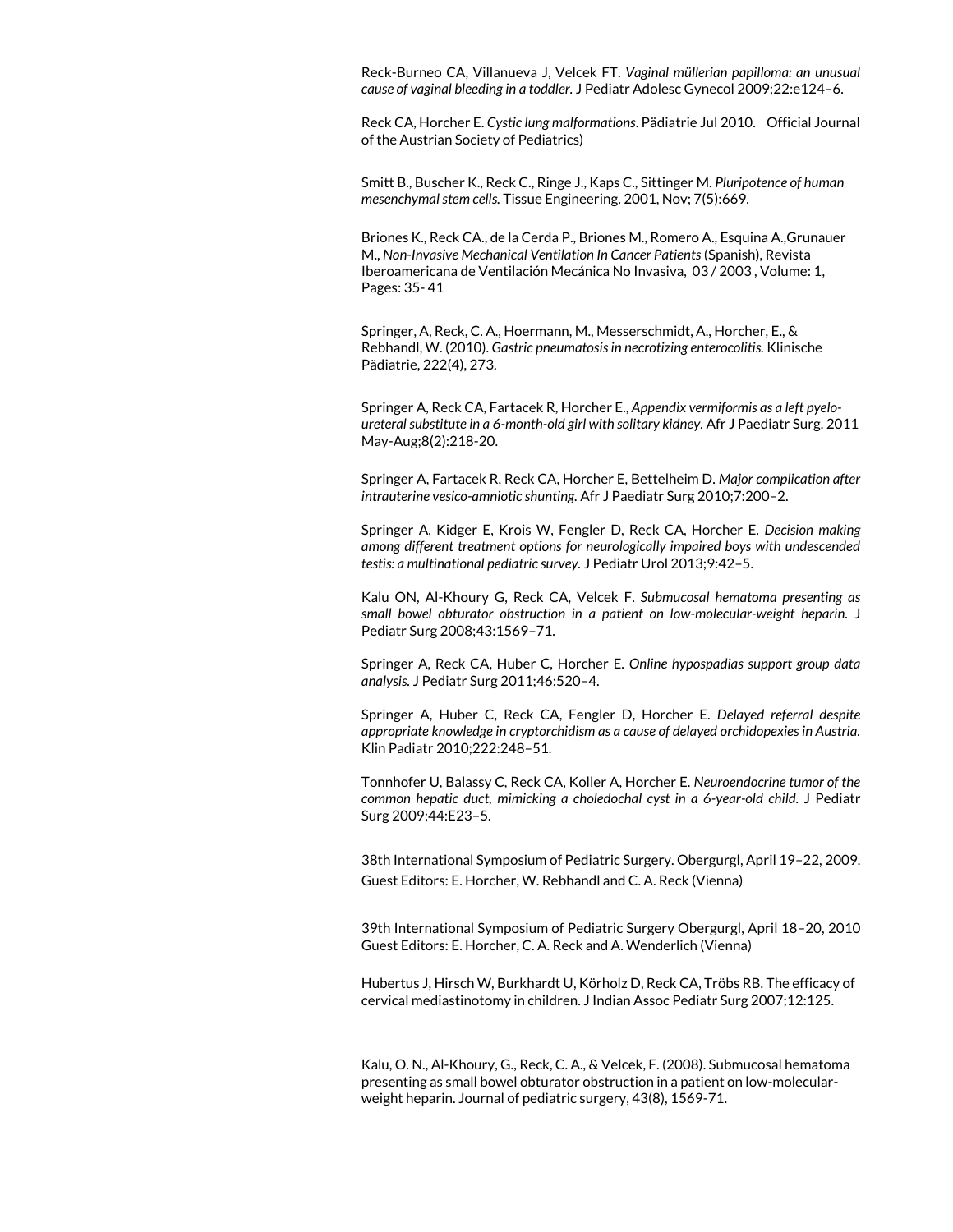#### **Presentations**

**ㅡ**

Alejandra Vilanova-Sanchez, Carlos A. Reck, Alexander J. Dingemand, Alessandra Gasior, Victoria Lane, Jennifer Cooper, Marc A. Levitt, Richard J. Wood. The impact of a manuscript vs. a video on a surgeon's confidence in performing a difficult procedure. Pacific Association of Pediatric Surgery. Seattle, Washington, May 28-31, 2017.

Alejandra Vilanova-Sanchez, Carlos A. Reck, Alessandra Gasior, Richard J. Wood, M anorectal malformation with features of both anal stenosis and rectoperineal fistula Pacific Association of Pediatric Surgery. Seattle, Washington, May 28-31, 2017.

Alexander J. Dingemans, Alessandra Gasior, Alejandra Vilanova -Sanchez, Carlos A J. Weaver, Renae Gagnon, Erin Hoover, Gabriel Sraha, Marc A. Levitt, Richard J. Wo

Does clinic visit education within a multidisciplinary center improve health literacy s children with complex colorectal conditions? Pacific Association of Pediatric Surger Washington, USA.

Gasior A, Reck C, Lane V, Skerritt C, Wagner A. Wood RJ, Levitt MA. Primary or redo PSARP without a stoma: To feed or not to feed? . American Pediatric Surgical Association, Hollywood, FL, May 4-7, 2017.

Reck C, Lane V, Nash O, Gasior A, Wood R, Rollins M, Levitt MA. A structured bowel management program for patients with functional constipation can help decrease emergency department visits, hospital admissions, and healthcare costs. American Pediatric Surgical Association, Hollywood, FL, May 4-7, 2017.

Carlos Reck, Victoria Lane, Alessandra Gasior, Gregory Bates, Mark Hogan,Richard Wood, Marc Levitt. The use of rotational fluoroscopy and 3-D reconstruction in the diagnosis and surgical planning for complex cloacal malformations. American Academy of Pediatrics 2016.

CA Reck, V Lane, R Wood, M Levitt. *Repair of a rectovaginal h-type fistula*. Video presentation. British Association of Pediatric Surgeons. Amsterdam, July 2016.

V Lane , C Skerritt, K Nacion, R Wood, CA Reck, K Deans, P Minneci, M Levitt. *A standardized approach for assessing internationally adopted children with a previously repaired anorectal malformation ( ARM)*. British Association of Pediatric Surgeons. Amsterdam, July 2016.

CA Reck, MD, Victoria Lane, MD, Kaleigh Peters, RN, Kristina Booth, RN, Rashaun Getter, PhD, Marc Levitt, MD, Richard Wood, MD. *The impact of a devoted center*  for pediatric colorectal problems in the screening of patients with Anorectal *malformations.* WOFAPS, Washington, October 2016

C. Reck-Burneo, F. Tolete-Velcek. *Long Jejunal atresia caused by in utero intussusception and volvulus.* Island College Hospital, Brooklyn, NY, USA 36th International Symposium of Pediatric Surgery OBERGURGL, April 16–18, 2007

CA Reck-Burneo, F. Tolete-Velcek. *Intussusception in a very low birthweight infant.* Long Island College Hospital, Brooklyn, NY, USA 36th International Symposium of Pediatric Surgery OBERGURGL, April 16–18, 2007

C. Reck-Burneo, F. Tolete-Velcek *Octreotide as a cause of necrotizing enterocolitis.* Long Island College Hospital, Brooklyn, NY, USA 36th International Symposium of Pediatric Surgery OBERGURGL, April 16–18, 2007

CA Reck-Burneo, F. Tolete-Velcek. *Acute gangrenous cholecystitis in a premature infant.* Long Island College Hospital, Brooklyn, NY, USA 36th International Symposium of Pediatric Surgery OBERGURGL, April 16–18, 2007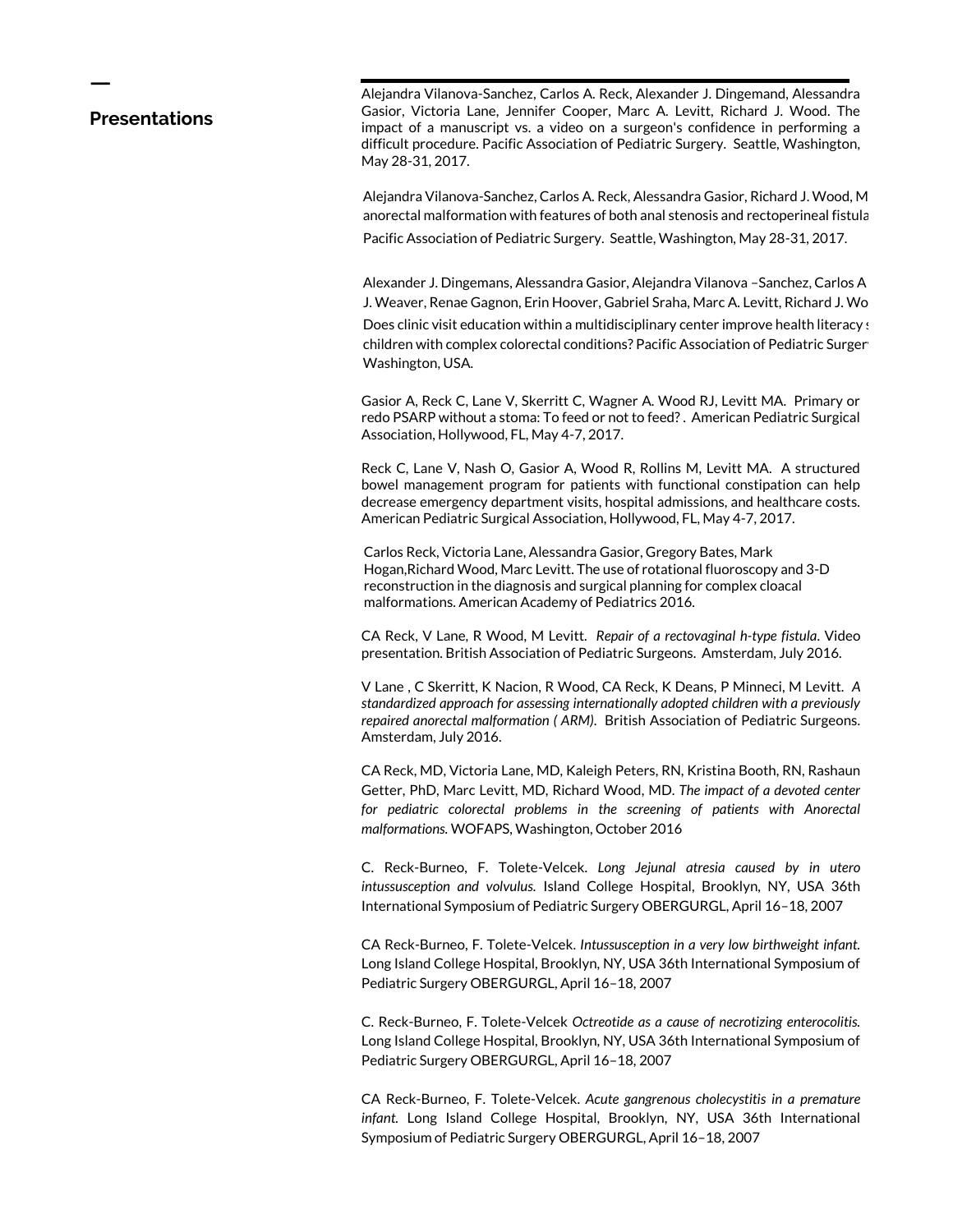S. Kulkarni, C. A. Reck-Burneo, F. Tolete-Velcek. *Gastric trichobezoar presenting as a enormous gastric mass.* Long Island College Hospital, Brooklyn, NY, USA 36th International Symposium of Pediatric Surgery OBERGURGL, April 16–18, 2007

CA Reck-Burneo, F. Tolete-Velcek. *Vaginal Mullerian papilloma: an unusual cause of vaginal bleeding in a toddler*. Long Island College Hospital, Brooklyn, NY, USA 36th International Symposium of Pediatric Surgery OBERGURGL, April 16–18, 2007

C. Reck-Burneo, C. Baia, A. Shteynberg, F. T. Velcek.WOFAPS *Spontaneous gastric perforation in a 13 year old: diagnosis and treatment* , SUNY Downstate Medical Center, Brooklyn, USA 37th International Symposium of Pediatric Surgery Obergurgl, April 13–16, 2008

Shteynberg, C. Reck, A. E. Alfonso, F. T. Velcek. *Duodenal transection: a novel surgical approach to a rare complication of blunt abdominal trauma SUNY* Downstate Medical Center, Brooklyn, USA USA 37th International Symposium of Pediatric Surgery Obergurgl, April 13–16, 2008

Shteynberg, C. Reck, E. Davis, S. Hallak, F. T. Velcek. *Ileal stenosis in a toddler: a rare cause of acute small bowel obstruction and volvulus* SUNY Downstate Medical Center, Brooklyn, USA USA 37th International Symposium of Pediatric Surgery Obergurgl, April 13–16, 2008

Reck-Burneo, A. Shteynberg. F. T. Velcek. *Revision of colonic interposition: long term follow up after colonic esophagoplasty* , SUNY Downstate Medical Center, Brooklyn, USA USA 37th International Symposium of Pediatric Surgery Obergurgl, April 13– 16, 2008

Reck, CA. Shteynberg, C. Baia, F. T. Velcek. *Status epilepticus as a presenting symptom of intussusception.* SUNY Downstate Medical Center, Brooklyn, USA USA 37th International Symposium of Pediatric Surgery Obergurgl, April 13–16, 2008

T. Benkoe , C. Reck , A. Gleiss , E. Horcher , W. Rebhandl. T*he predictive role of interleukin-8 for 60-day mortality in infants with surgical necrotizing enterocolitis* Medizinische Universität Wien/Klinische Abteilung für Kinderchirurgie, Wien, Austria; 53rd Annual Meeting of the Austrian Society of Surgery Salzburg, June 7– 9, 2012

Wiener, CA Reck, W. Rebhandl, E. Horcher. *Accuracy of Abdominal Ultrasound in the diagnosis of acute appendicitis in children* Medical University of Vienna, Vienna, Austria; 53rd Annual Meeting of the Austrian Society of Surgery Salzburg, June 7– 9, 2012

CA Reck, M. Pones, E. Horcher. *Gastric pull up for esophageal replacement in children a single center experience* Medical University of Vienna, Vienna, Austria; 53rd Annual Meeting of the Austrian Society of Surgery Salzburg, June 7–9, 2012

Horcher, C. Reck. *Gefäßverletzungen in der pädiatrisch-chirurgischen Onkologie* Universitätsklinik für Chirurgie, Medizinische Universität Wien, Wien, Austria; 54th Annual Meeting of the Austrian Society of Surgery 2013

T. M. Benkoe, S. Baumann, M. Weninger, M. Pones, C. Reck, W. Rebhandl, R. Oehler. *Comprehensive evaluation of 11 cytokines in premature infants with surgical necrotizing enterocolitis.* Medizinische Universität Wien/Abteilung für Kinderchirurgie, Wien, Austria, 2 Medizinische Univer; 54th Annual Meeting of the Austrian Society of Surgery 2013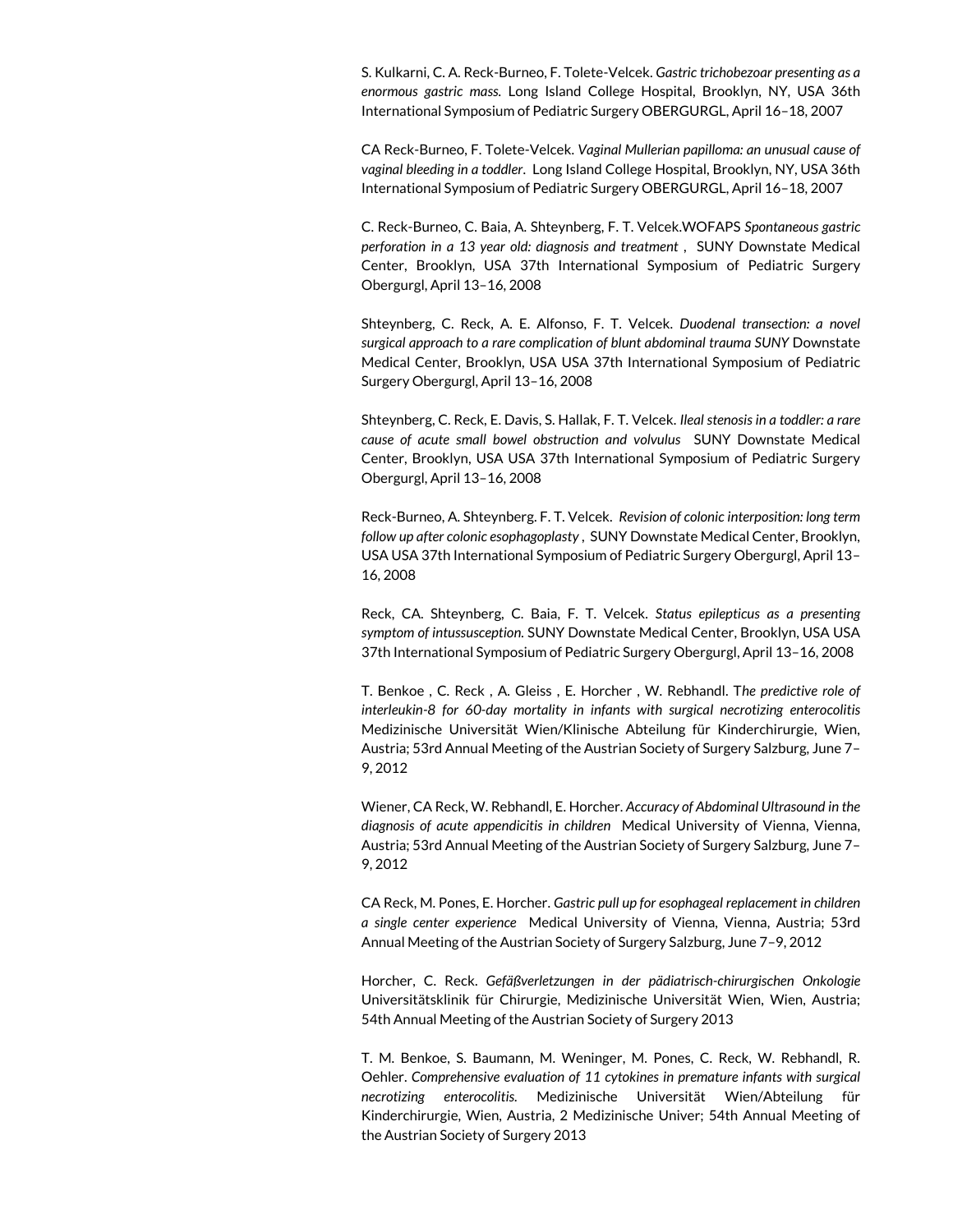CA Reck, E. Horcher. *Wilms tumor surgery: a single center experience* Medical University of Vienna, Vienna, Austria; 51st Annual Meeting of the Austrian Society of Surgery Linz, June 2–4, 2010

CA Reck, R. Fartacek, S. Baumann, E. Horcher. *An easy and novel procedure to overcome appendicostomy insufficiencies.* Medical University of Vienna, Vienna, Austria; 52nd Annual Meeting of the Austrian Society of Surgery Vienna, Austria, June 23–25, 2011

CA Reck, M. Pones, S. Baumann, E. Horcher. *Management and operative outcome of 40 cases operated for congenital lung disease.* Division of Pediatric Surgery, Department of Surgery, Medical University of Vienna, Vienna, Austria; 40th International Symposium – Pediatric Surgery Obergurgl, April 10–13, 2011 RECTOPERINEAL FISTULA WITH VAGINAL AGENESIS, (video presentation). Alejandra Vilanova, Victoria Lane, Alexander Dingemans, Carlos Reck, Kate McCracken, Richard J Wood, Geri Hewitt, Marc A Levitt. North American Society for Pediatric and Adolescent Gynecology, Annual Clinical and Research Meeting April 20-22, 2017

INDICATIONS FOR PERINEOPLASTY WITH PERINEAL BODY RECONSTRUCTION FOR GYNECOLOGICAL COMPLICATIONS IN PATIENTS WITH PREVIOUSLY REPAIRED ANORECTAL MALFORMATIONS (poster presentation). Alejandra Vilanova Sanchez, Carlos Reck, Kate McCracken, Richard Wood, Marc Levitt, Geri Hewitt. North American Society for Pediatric and Adolescent Gynecology, Annual Clinical and Research Meeting April 20-22, 2017

*How I Do It* - PSARP - Levitt GlobalCastMD Videos n.d. http://videolibrary.globalcastmd.com/how-i-do-it-levitt-psarp (accessed September 3, 2016).

Reck CA, Lawal TA, Wood RJ, Lane VA, Gasior A, Diefenbach K, Levitt MA. A *Modification of the Heineke–Mikulicz Concept Applied to the Treatment of Congenital Anal Stenosis*. September 2016, 26. doi: 10.1089/vor.2016.0353

Victoria A. Lane, MBChB, Richard J. Wood, MD, Carlos Reck, MD, Geri Hewitt, MD, Marc A. Levitt. *Anorectal Malformation. Rectoperineal Fistula with Vaginal Agenesis.* Nationwide Children's Hospital, Columbus, OH, USA. DOI: https://doi.org/10.17797/h69n23g4qd From the APSA 2016 Annual Meeting proceedings

Lane V., Wood R., Reck C., Levitt M., *Pediatric Colorectal and Pelvic Surgery: Case Studies.* [In Press]

K. Elizabeth Speck, MD, Marc Levitt, MD, Jeffrey Avansino, MD, Ishan Asokan, MSc, Carlos Reck, MD, Victoria Lane, MD. Anorectal Malformations. - Pediatric Surgery NaT -Copyright © 2016 American Pediatric Surgical Association. All rights reserved.

**Videos**

**ㅡ**

**Book**

**ㅡ**

**ㅡ**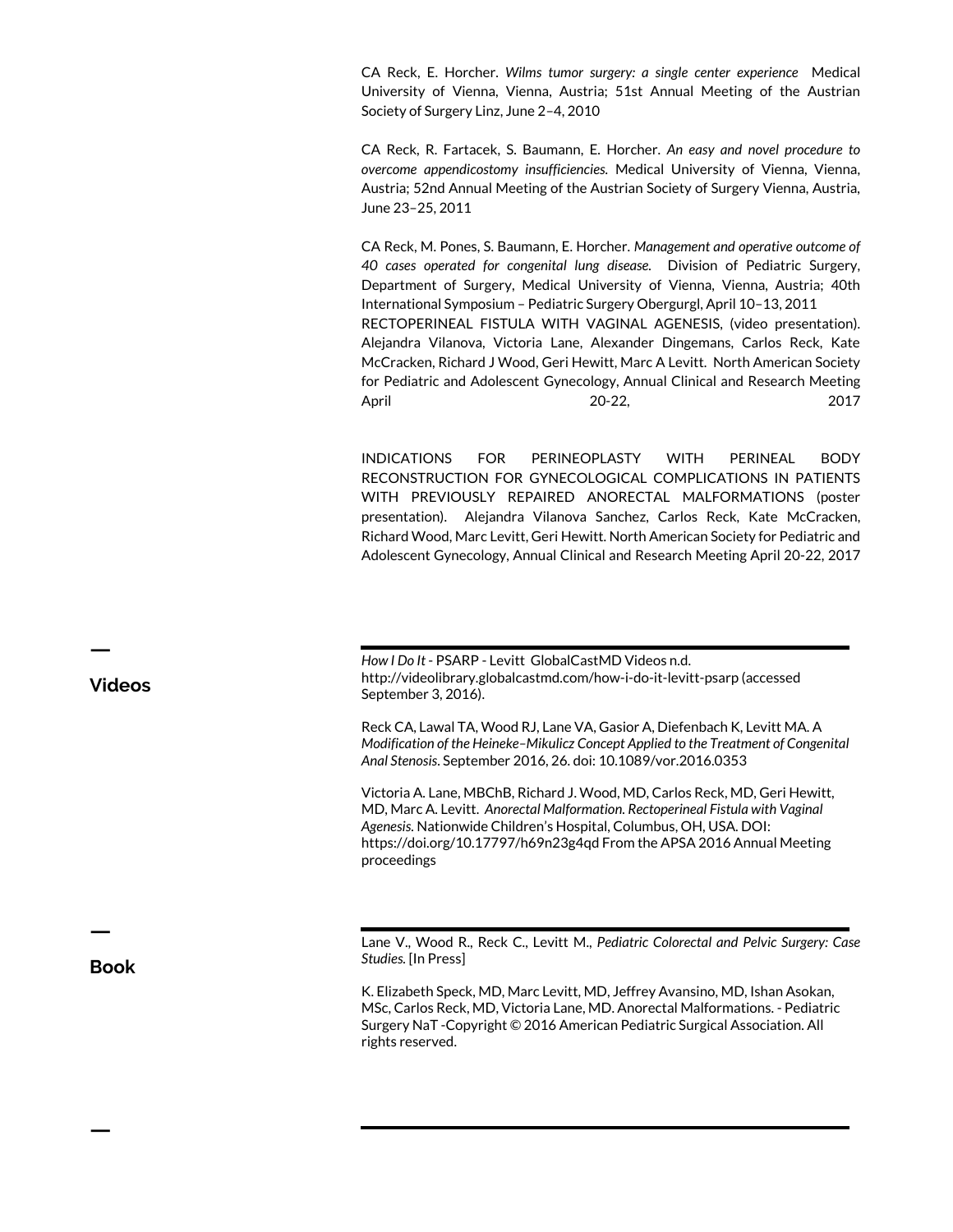#### **Languages** English

Spanish

German

**Open Projects**

**ㅡ**

IRB14-00232 Colorectal Registry 12/7/2016 PI: Deans

IRB16-00701 Lap. colon resection 12/2/2016 PI: Diefenbach

IRB16-00658 GYN Anatomy Chart Review 10/3/2016 PI: McCracken

IRB16-00802 Health literacy of bowel management patients 9/13/2016 PI: Reck

IRB15-00836 The predictive value of manometry and radiology testing 8/23/2016 PI: Lu

IRB15-00830 ARM Adopted 8/18/2016 PI: Reck

IRB16-00665 CloacaChartReview 8/17/2016 PI:wood

IRB16-00362 Bowel management follow up 8/15/2016 PI: Reck

IRB15-00951 HK Technique 8/3/2016 PI: Reck

IRB16-00704 HD chart review 8 /1/2016 PI: Reck

IRB16-00390 Indications for Redo Operations in Hirschsprung's Disease 6/20/2016 PI: Levitt

IRB14-00232 Colorectal Registry 12/7/2016 PI: Deans

#### **PreSumbmission:**

IRB16-01171 Dilations in primary PSARP 12/18/2016 Pre Submission PI: Reck

IRB16-01062 Colectomy for function constipation 12/16/2016Pre Submission PI: Reck

IRB16-01120 QoL and health literacy in Honduras 12/9/2016 PreSubmission PI: Reck

IRB16-01210 Artifical intelligencel for xrays and bowel management PreSubmission PI: Reck

IRB16-00824 TES for constipation PreSubmission PI: Reck

IRB16-00818 Laparoscopic ovarian salvage for bilateral ovarian teratomas. PreSubmission PI: Reck

**ㅡ**